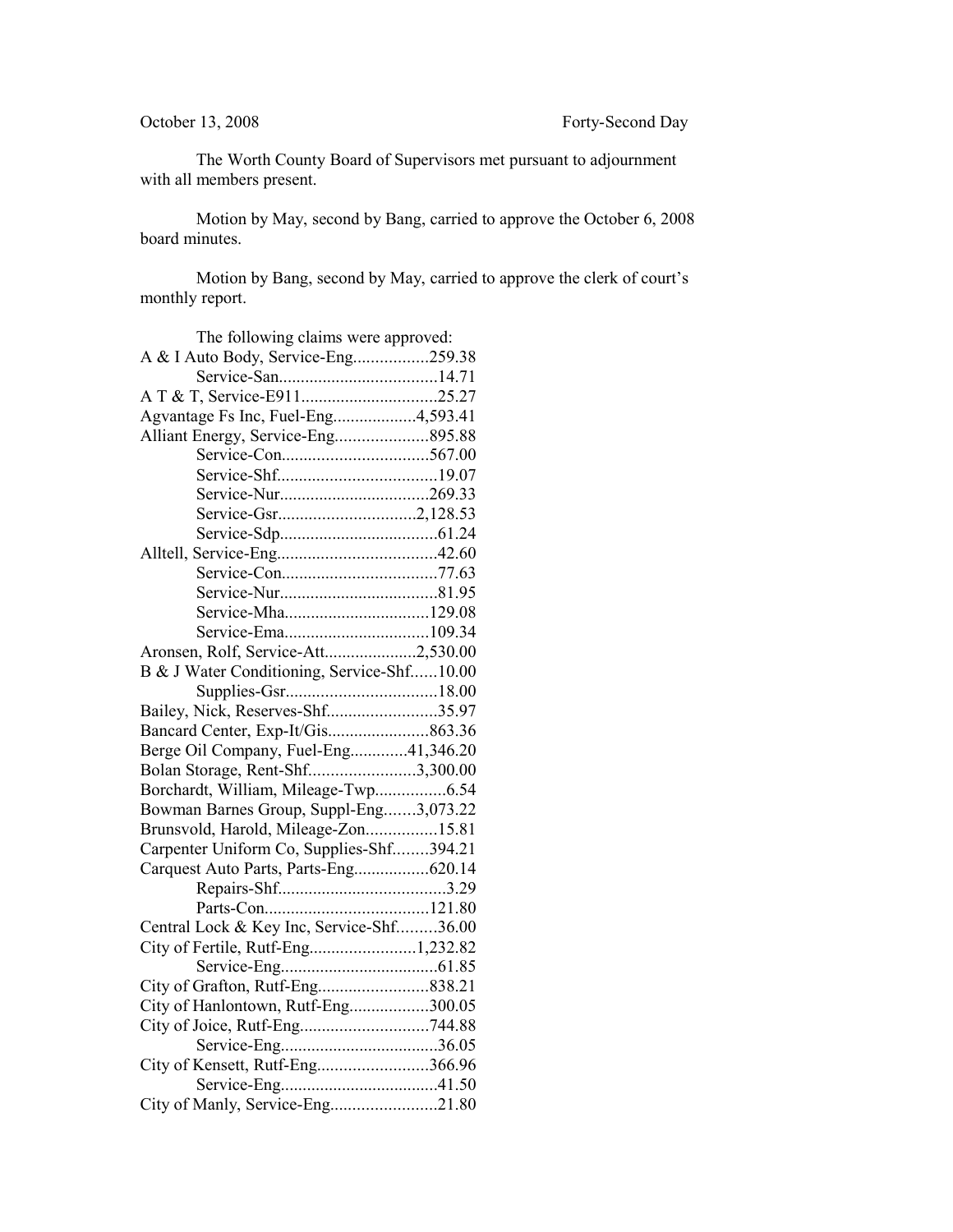| City of Northwood, Service-Eng51.00       |  |
|-------------------------------------------|--|
|                                           |  |
|                                           |  |
|                                           |  |
| Cnh Capital, Supplies-Con208.28           |  |
|                                           |  |
| Com-Tec Land Mobile, Serv-Shf1,500.00     |  |
| County Case Management, Edu-Mha65.00      |  |
| D & L Equipment, Repairs-Eng1,880.21      |  |
| Dave Syverson Ford Truck, Parts-Eng18.12  |  |
| Department of Human Serv, Ser-Mha1,791.77 |  |
| Des Moines Stamp Mfg Co, Suppl-Rec28.05   |  |
|                                           |  |
| Duncan Heights Inc, Service-Mha4,313.34   |  |
|                                           |  |
| Ehrich, Cherrice, Mileage-Mha64.31        |  |
| Eilertson Repair, Tires-Con284.00         |  |
| Electronic Engineering, Service-Shf239.25 |  |
|                                           |  |
| Electronic Specialties, Service-Eng110.00 |  |
|                                           |  |
| Fallgatter's Market, Supplies-Con120.13   |  |
|                                           |  |
|                                           |  |
| Farm & Home Publishers, Suppl-Gsr1,724.00 |  |
| Fastenal, Supplies-Eng21.99               |  |
| Ferden, Eugene, Meeting-Vaf61.14          |  |
| Ferley, Paul, Meeting-Vaf50.00            |  |
| Fisher, Jane, Mileage-Mha242.53           |  |
|                                           |  |
| Frank Dunn Company, Supplies-Eng669.00    |  |
| Greve Law Office, Copies-Att135.00        |  |
|                                           |  |
| Hackbart, Philip E., Meeting-Vaf61.16     |  |
|                                           |  |
| Heartland Power Coop, Service-Eng26.00    |  |
|                                           |  |
| Hengesteg, Clair, Mileage-Zon20.71        |  |
| Henry M. Adkins & Son In, Suppl-Aud837.89 |  |
| Hope Haven, Service-Mha1,560.00           |  |
| Horan, Teri Lee, Supplies-Shf11.12        |  |
| Huber Supply Co, Supplies-Eng239.25       |  |
|                                           |  |
| IA Dept of Agriculture, Service-Daa113.25 |  |
| Interstate Motor Trucks, Parts-Eng61.32   |  |
|                                           |  |
| Iowa Emergency Number As, Edu-Shf90.00    |  |
| Iowa Office Supply Inc, Supplies-Eng53.52 |  |
| Iowa Prison Industries, Signs-Eng1,065.20 |  |
| Iowa Workforce Develop, Unempl339.97      |  |
|                                           |  |
|                                           |  |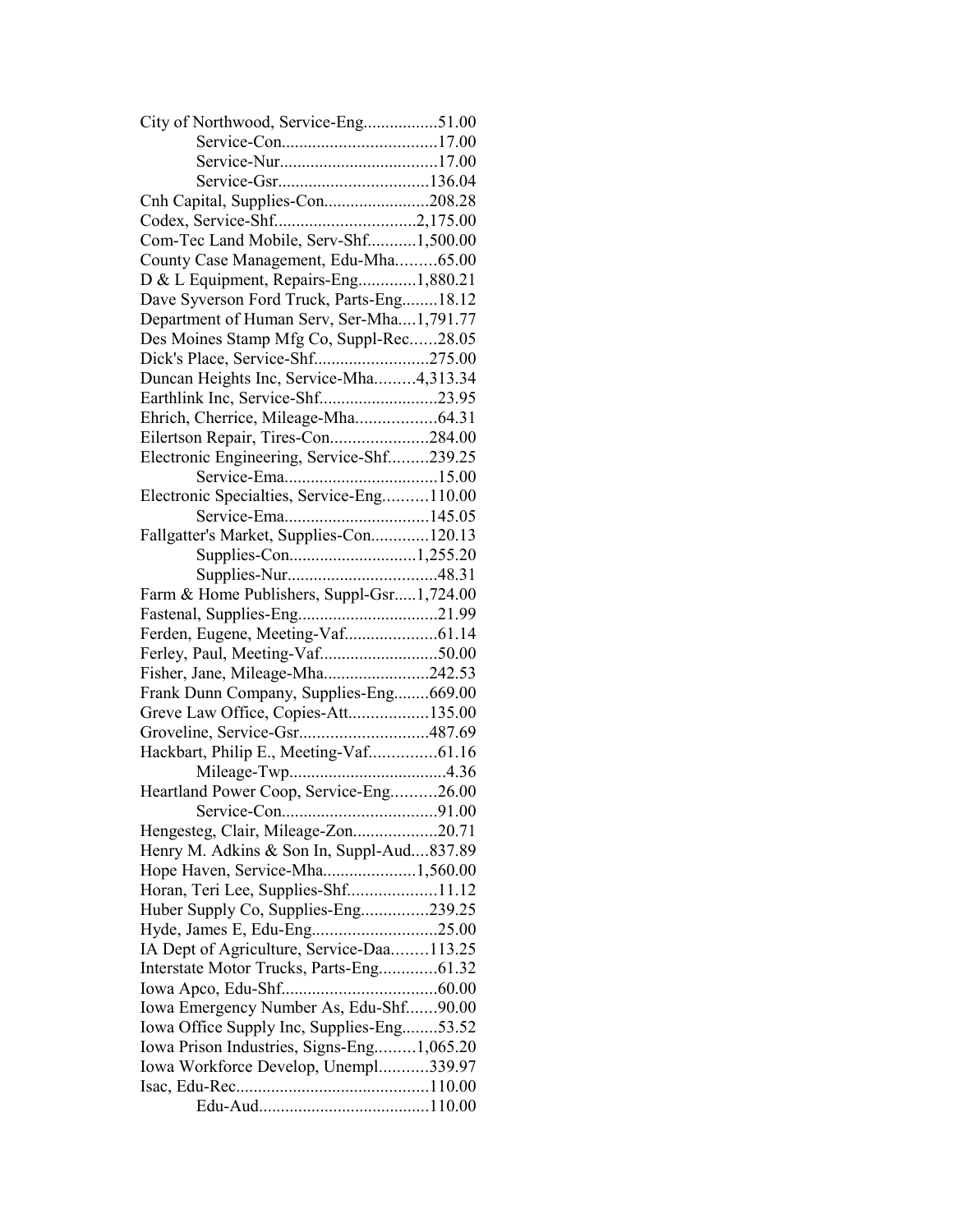| J & J Machining Welding, Suppl-Eng92.00    |  |
|--------------------------------------------|--|
| Jensen, Bobbie, Mileage-Mha78.21           |  |
| Johnson, Hal, Utilities-Nur1,506.92        |  |
| Konica Minolta Business, Service-Nur36.54  |  |
| L R Falk Const Co, Rock-Eng44,140.84       |  |
|                                            |  |
| Lake Mills Graphic Inc, Subs-Ema36.00      |  |
| Lapointe, Timothy L, Service-Mha148.56     |  |
| Larsen's Food Pride, Supplies-Ema45.41     |  |
| Lawyer, Ted, Mileage-Zon17.44              |  |
| Liberty Square, Service-Mha1,224.60        |  |
| Loken, Rod, Mileage-Zon14.17               |  |
| Low's Standard, Fuel-Asr106.00             |  |
|                                            |  |
| Lupkes, Jayne, Mileage-Zon26.16            |  |
| Mail Services Llc, Service-Trs225.43       |  |
| Manly Junction Signal, Service-Con86.00    |  |
|                                            |  |
| Marshall & Swift Inc, Service-Shf504.83    |  |
|                                            |  |
| Martin Marietta Aggregat, Rock-Eng565.60   |  |
| Mason City Business Syst, Service-Shf80.06 |  |
|                                            |  |
|                                            |  |
|                                            |  |
| Mason City Overhead, Service-Eng128.00     |  |
|                                            |  |
| Mechem, Elsie L, Mileage-Mha157.51         |  |
|                                            |  |
|                                            |  |
| Mercy Clinics, Service-Shf263.00           |  |
| Mireles, Sandra, Mileage-Mha330.27         |  |
|                                            |  |
| Mitchell Co Care, Service-Mha1,450.80      |  |
| Mitchell County Ema, Mileage-Ema484.50     |  |
| Mueller, Dean A, Exp-Con21.36              |  |
|                                            |  |
| Next Generation Technolo, Serv-Mha679.93   |  |
|                                            |  |
| Niebur, Ellen, Mileage-Mha110.64           |  |
| North Country Equipment, Parts-Eng982.75   |  |
| North IA Area Comm Colle, Edu-Nur240.00    |  |
| North Iowa Vocational, Service-Mha1,224.67 |  |
| Northern Iowa Therapy Pc, Service-Nur65.00 |  |
| Northwood Ag Products, Supplies-Con465.40  |  |
| Northwood Anchor, Service-Con114.00        |  |
|                                            |  |
| Northwood Electric Inc, Repairs-Eng339.24  |  |
|                                            |  |
| Northwood Lumber Co, Supplies-Eng104.81    |  |
|                                            |  |
|                                            |  |
|                                            |  |
| Northwood Sanitation, Service-Nur80.00     |  |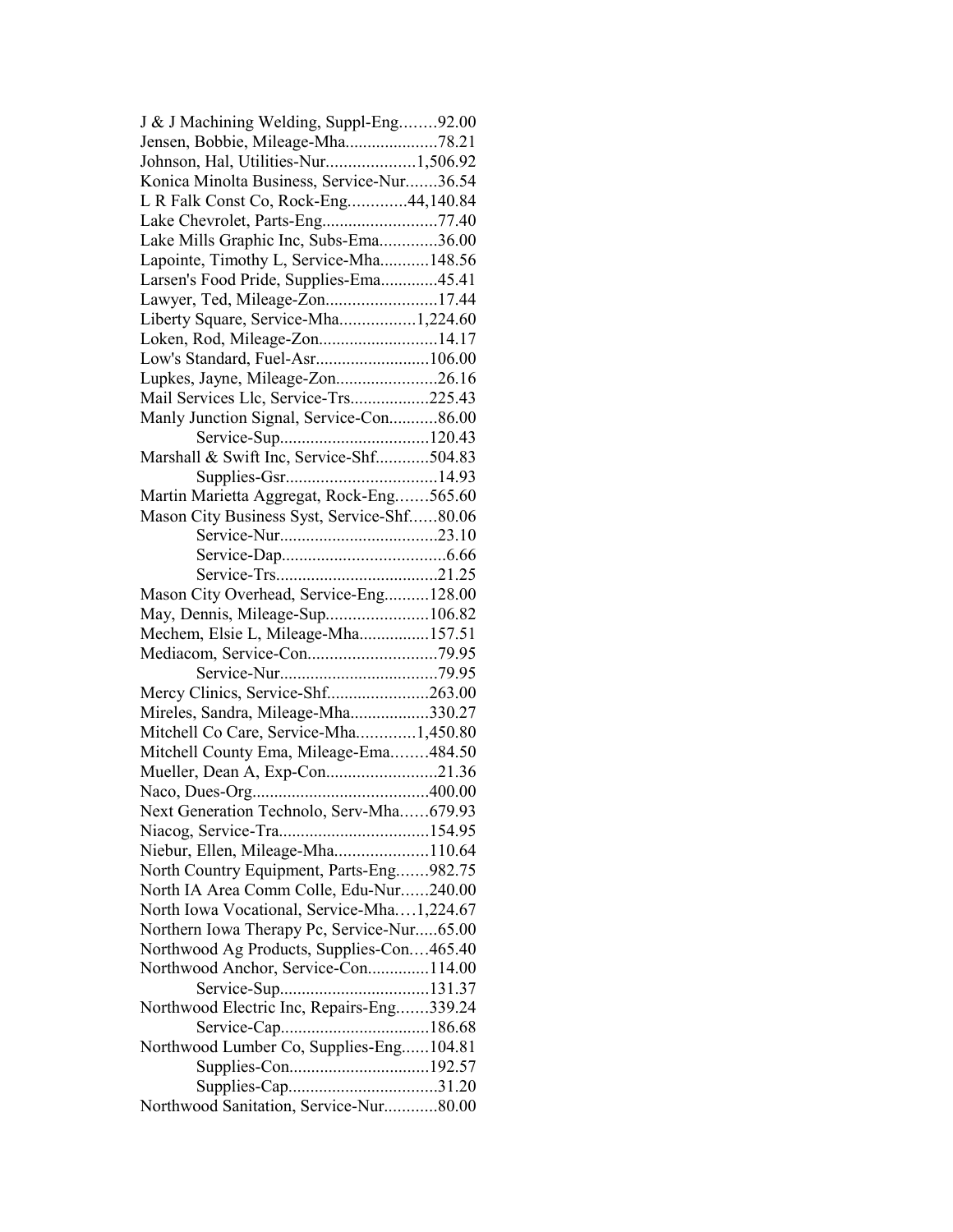| Northwood True Value, Supplies-Eng169.93    |  |
|---------------------------------------------|--|
|                                             |  |
|                                             |  |
|                                             |  |
|                                             |  |
|                                             |  |
|                                             |  |
| Northwood Welding Inc, Supplies-Eng49.70    |  |
|                                             |  |
| Northwoods State Bank, Fees-Dap186.30       |  |
| Olsen Implement Co, Parts-Eng74.27          |  |
| Olsons Trading Post Inc, Supplies-Eng262.50 |  |
|                                             |  |
|                                             |  |
| Opportunity Village, Service-Mha500.22      |  |
| Pitney Bowes, Service-Dap552.00             |  |
|                                             |  |
| Prairie Ridge, Service-Chm754.25            |  |
|                                             |  |
| Printing Services Inc, Supplies-Aud310.55   |  |
| Progressive Ag Coop, Supplies-Eng218.90     |  |
| Pronto Market, Service-Vaf50.00             |  |
|                                             |  |
| Ram Systems, Service-Nur480.00              |  |
| Randall Ready Mix Llc, Supplies-Eng7,861.97 |  |
| Rice, James, Service-Dap750.00              |  |
| Rohne, Joel, Mileage-It/Gis34.34            |  |
| Schultz, Dale, Mileage-Twp4.36              |  |
| Stayner, Marilyn, Exp-Shf183.67             |  |
| Superior Lamp, Supplies-Eng511.03           |  |
| Tenold Olson Hagen Inc, Ins-Ins5,794.00     |  |
| The Sidwell Company, Gis-Cap3,875.00        |  |
| U S Postal Service, Postage-Shf299.60       |  |
|                                             |  |
|                                             |  |
| United Rentals, Parts-Eng436.23             |  |
| Us Cellular, Service-Eng112.38              |  |
|                                             |  |
|                                             |  |
| Ver Helst Snyder Drug, Supplies-Con7.48     |  |
|                                             |  |
|                                             |  |
|                                             |  |
|                                             |  |
|                                             |  |
| Waste Management, Service-Sdp60.00          |  |
| Service-Dap1,779.02                         |  |
| Winnebago Coop Telephone, Serv-Eng99.72     |  |
| Service-E9111,286.79                        |  |
|                                             |  |
| Wold Rim & Wheel, Parts-Eng20.00            |  |
|                                             |  |